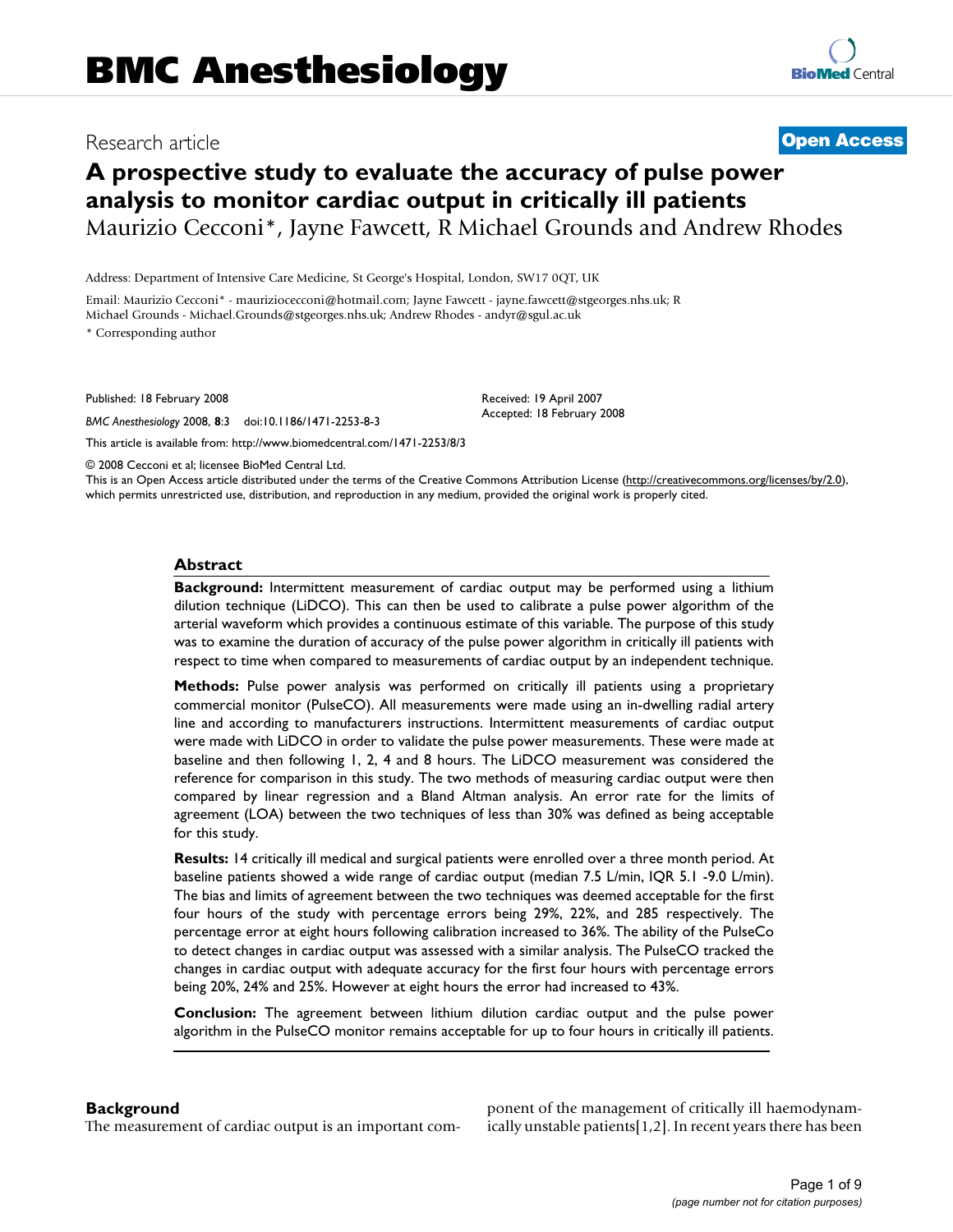increasing emphasis towards the less invasive or minimally- invasive monitoring tools [3-10]. There are a number of commercially available monitors that measure cardiac output from an intra-arterial pressure line. These utilize different algorithms to relate changes in arterial pressure to changes in stroke volume and thus cardiac output  $[1,2,4,8,9,11]$ . To date the most accepted of these devices have required an independent form of validation or calibration of cardiac output. This calibration remains valid so long as there are no significant changes in the haemodynamic status of the patients. It is unclear as to when and under what conditions this re-calibration should be performed.

The LiDCOplus monitor (LiDCO, Cambridge, UK) is a device that combines a pulse power algorithm (PulseCO) with an independent form of calibrating the pulse power algorithm via lithium dilution (LiDCO) [3]. This device has been validated in a number of different clinical and veterinary conditions. To our knowledge there are no data showing how well the algorithm maintains its accuracy during an eight hour interval free of calibration in a mixed (medical/surgical) adult intensive care population of critically ill patients. This study, therefore seeks to investigate the duration that the two methods remain sufficiently similar to be acceptable for clinical use.

# **Methods**

### *Patients*

Adult critically ill patients who for clinical reasons were being monitored with the LiDCOplus cardiac output monitor on the General Intensive Care Unit at St George's Hospital were enrolled into the study. All patients, or their next of kin where appropriate, gave written informed consent to the study as had been previously agreed with the Local Research Ethics Committee of St George's Healthcare NHS Trust. All patients were critically ill and had both a radial arterial catheter and a central venous line in-situ. Any patient who was less than 40 kg in weight or had significant aortic regurgitation was excluded from this study.

#### *Protocol*

At baseline the PulseCO was calibrated using the lithium dilution technique as previously described and according to manufacturer's instructions[8]. This method involves the placing of 0.3 mmols of lithium chloride in an indwelling central venous line and then the rapid flushing of this line with 20 ml of 0.9% saline. This ensures a rapid bolus of lithium chloride is introduced into the circulation. A lithium specific sensor connected to the arterial line then detects the change in lithium ion concentration in blood that is then passed across the sensor at a fixed rate by a specialized pump. The detection of this concentration by the sensor generates a lithium dilution curve. This is analysed and a reference cardiac output generated.

This is the procedure that is recommended by the manufacturers of the device.

A LiDCO measurement was taken at baseline and then at 1, 2, 4 and 8 hours subsequently. These were done only during intervals relatively free of haemodynamic change. This was defined as being five minutes in which there were no alterations in vasoactive medications, no contemporary fluid challenges, no changes in heart rate (HR) or changes in mean arterial pressure (MAP) of more than 10 %. The PulseCO measurement was equalized to the LiDCO measurement only at baseline. Subsequent measurements of PulseCO at the same intervals as the measurements of the LiDCO were taken but the measurements were not equalized at these points to reset the PulseCO system. The PulseCO value was recorded as the mean of the value immediately before and after the lithium dilution.

#### *Statistical analysis*

Data are expressed as means with a standard error when normally distributed and a median with an interquartile range when not. In this study the measurement of cardiac output from lithium dilution was considered the reference method for comparison. PulseCO measurements were thus compared against the LiDCO measurement for each individual time-point. This study is comparing two independent methods of measuring cardiac output each with their own inherent rate of error. Comparison between these measurements was performed by linear regression analysis and the technique described by Bland and Altman[12]. We defined a level of agreement between the two techniques of less than 30% as being clinically acceptable as described by Critchley and Critchley[13]. This value is based on an assumption that for cardiac output monitoring a new device should have a similar level of precision to the intermittent thermodilution from a pulmonary artery catheter that has a precision of approximately 10%. If the new tested device was to have a similar precision, then the percentage error for agreement between the two techniques should be less than 28% as calculated by dividing twice the standard deviation of the differences by the mean cardiac output for both techniques. The PulseCO algorithm is designed to track changes in cardiac output. We therefore also analysed the data with respect to changes in this variable. The absolute values of these changes are not as important as the percentage change in relation to the actual value, so this is presented as a percentage change from the previous reading and plotted as both a linear regression plot and a Bland Altman analysis [14]. Single plots of PulseCo and LiDCO against time for each patient were made in order to show the agreement between the two measurements for individual patients. All analyses were performed using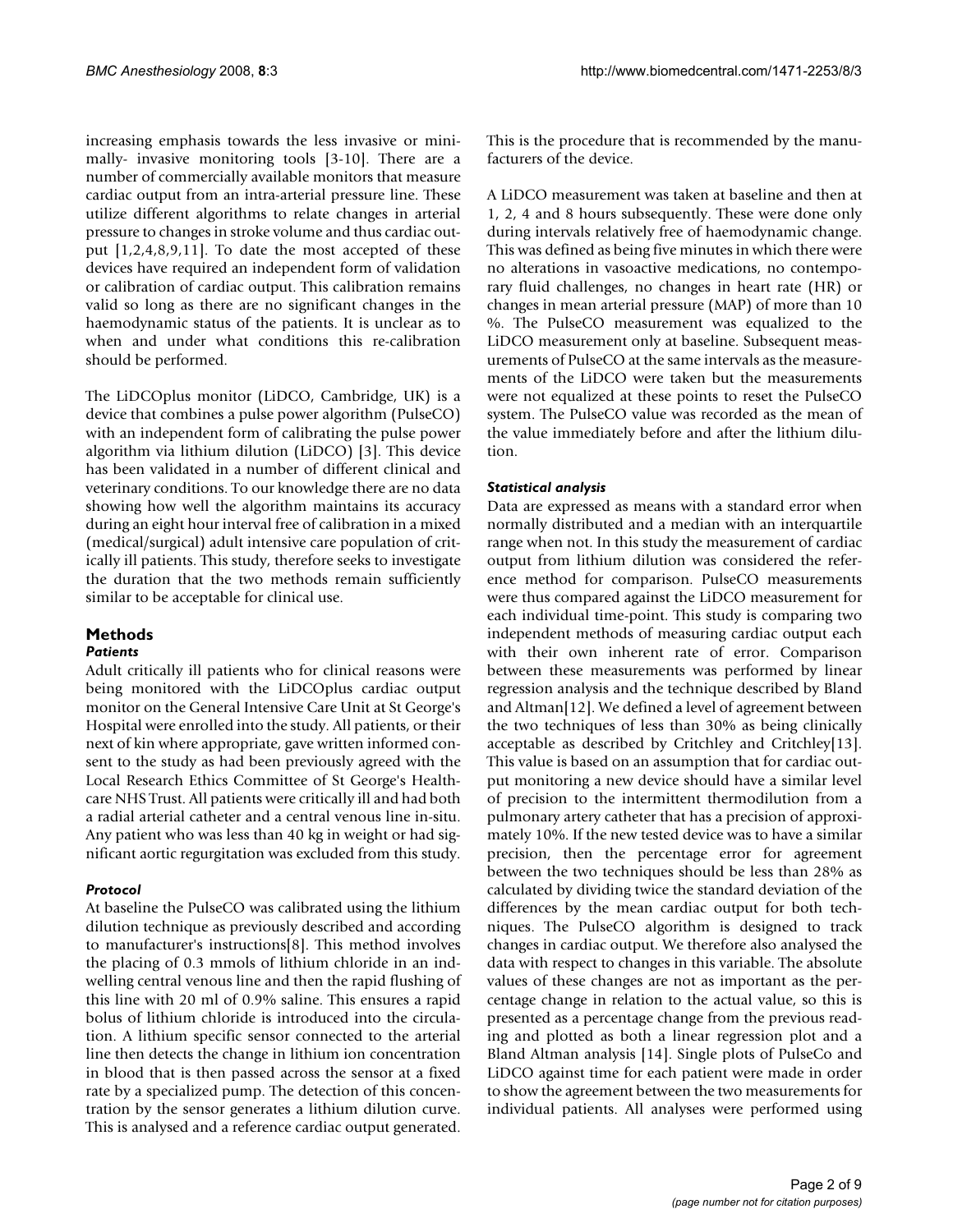Graphpad Prism software system of Graphpad Software Inc.

## **Results**

Fourteen patients were enrolled into the study. Six of these patients were male and eight female. They had a median age of 67.5 (29–76) years, a median height of 1.66 (1.6–1.73) m and a median weight of 67 (58–102) kg. Five of the patients were post surgery and all were critically ill from a number of different aetiologies [Table 1]. Eight patients had multiple organ failure due to sepsis (6 medical, 2 surgical). The remaining six patients had acute heart failure (3 medical, 2 post partum, 1 surgical). In all fourteen patients measurements were available at baseline, 1 hour, 2 hours and 4 hours. In two patients data at eight hours were unavailable due to clinical priorities meaning the patients had had to be removed from the study [Table 2]. All the measurements were suitable for analysis. A total number of 54 pairs of data were available at the end of data collection.

The baseline data show a large range of cardiac outputs (LiDCO from 2.8 to 18.3 L/min) with a median cardiac output of 7.5 (5.1 to 9.0) L/min. The median heart rate was 104 (92–117) beats per minute, median arterial pressure 81 (72–93) mmHg and median central venous pressure 16 (12–19) mmHg [Table 2]. Seven patients were receiving a norepinephrine infusion to support the mean arterial pressure at the beginning and throughout the study period. Over the eight hour study period six of the fourteen patients had changes in their cardiac output of greater than 15% from their baseline value [Table 2].

At baseline, the cardiac output of the PulseCO system was equalized with the independent form of measurement (the LiDCO) meaning that the two monitors displayed exactly the same number. This absolute value of cardiac output from the PulseCO system remained acceptable as compared to the LiDCO for the next four hours of the study. Data for PulseCO and LiDCO at 1, 2 and 4 hours demonstrated an acceptable levels of bias and limits of agreement for the first four hours of the study, however at eight hours following calibration the PulseCO device had a percentage error that was outside of the acceptable range [Figure 1]. After one hour of study, the bias and limits of agreement between PulseCO and LiDCO were  $-0.3 \pm 2.3$ L/min with a percentage error of 29%, at two hours  $0.1 \pm$ 1.9 (22%), at four hours  $-0.1 \pm 2.2$  (28%) and at eight hours  $0.2 \pm 2.2$  (36%) [Table 3].

The PulseCO system utilizes a pulse power algorithm to track changes in cardiac output from a baseline value. It is therefore important to also assess whether the changes in cardiac output between the two devices were of similar direction and magnitude. In this study there were significant agreements between the two techniques of detecting changes in cardiac output for the first four hours following calibration. This is evidenced from the significant correlation between percentage changes in the cardiac output from the preceding time point as measured by the PulseCO when compared to changes as measured by the LiDCO method ( $r^2$  0.46–0.76,  $p < 0.006$ ). At eight hours the changes in cardiac output were not significantly correlated between the two devices [Figure 2]. The bias and limits of agreement for the percentage changes in the cardiac outputs between the two measurements were as follows: at one hour  $-3.5 \pm 20\%$ , at two hours  $5.6 \pm 24\%$ , at four hours  $-0.4 \pm 25\%$  and at eight hours  $1.4 \pm 43\%$  [Figure 2].

The separate plots of PulseCo and LiDCO against time for each patient [Figure 4] show how the two techniques track cardiac output. The graphs show that for the majority of patients the magnitude and direction of change in cardiac output is similar indicating that the two devices track cardiac output appropriately. In a few patients, this relationship is not so good, and this partly explains the percentage

| Table I: Patient Characteristics at Baseline. HAP is hospital acquired pneumonia, CAP is community acquired pneumonia. |  |  |  |
|------------------------------------------------------------------------------------------------------------------------|--|--|--|
|------------------------------------------------------------------------------------------------------------------------|--|--|--|

| <b>Patient</b> | Age | Sex    | Height (cm) | Weight (kg) | <b>Diagnosis</b>                                 |
|----------------|-----|--------|-------------|-------------|--------------------------------------------------|
|                | 53  | Male   | 190         | 80          | Acute pancreatitis                               |
|                | 32  | Female | 159         | 150         | Acute heart failure post pregnancy               |
| 3              | 68  | Female | 166         | 45          | Septic shock secondary to CAP                    |
| 4              | 65  | Female | 160         | 110         | Septic shock secondary to abdominal sepsis       |
| כ              | 28  | Female | 160         | 53          | Acute heart failure post pregnancy               |
| 6              | 33  | Male   | 184         | 106         | Septic shock secondary to abdominal sepsis       |
|                | 89  | Female | 160         | 50          | Haemorrhagic shock                               |
| 8              | 62  | Male   | 165         | 57          | Septic shock secondary to CAP                    |
| 9              | 84  | Female | 174         | 60          | Acute heart failure following haemorrhagic shock |
| 10             | 72  | Male   | 178         | 189         | Septic shock secondary to HAP                    |
| Н              | 83  | Male   | 170         | 60          | Septic shock secondary to HAP                    |
| 12             | 71  | Female | 148         | 70          | Septic shock secondary to HAP                    |
| 13             | 76  | Male   | 169         | 90          | Septic shock                                     |
| 4              | 73  | Female | 152         | 65          | Cardiogenic shock                                |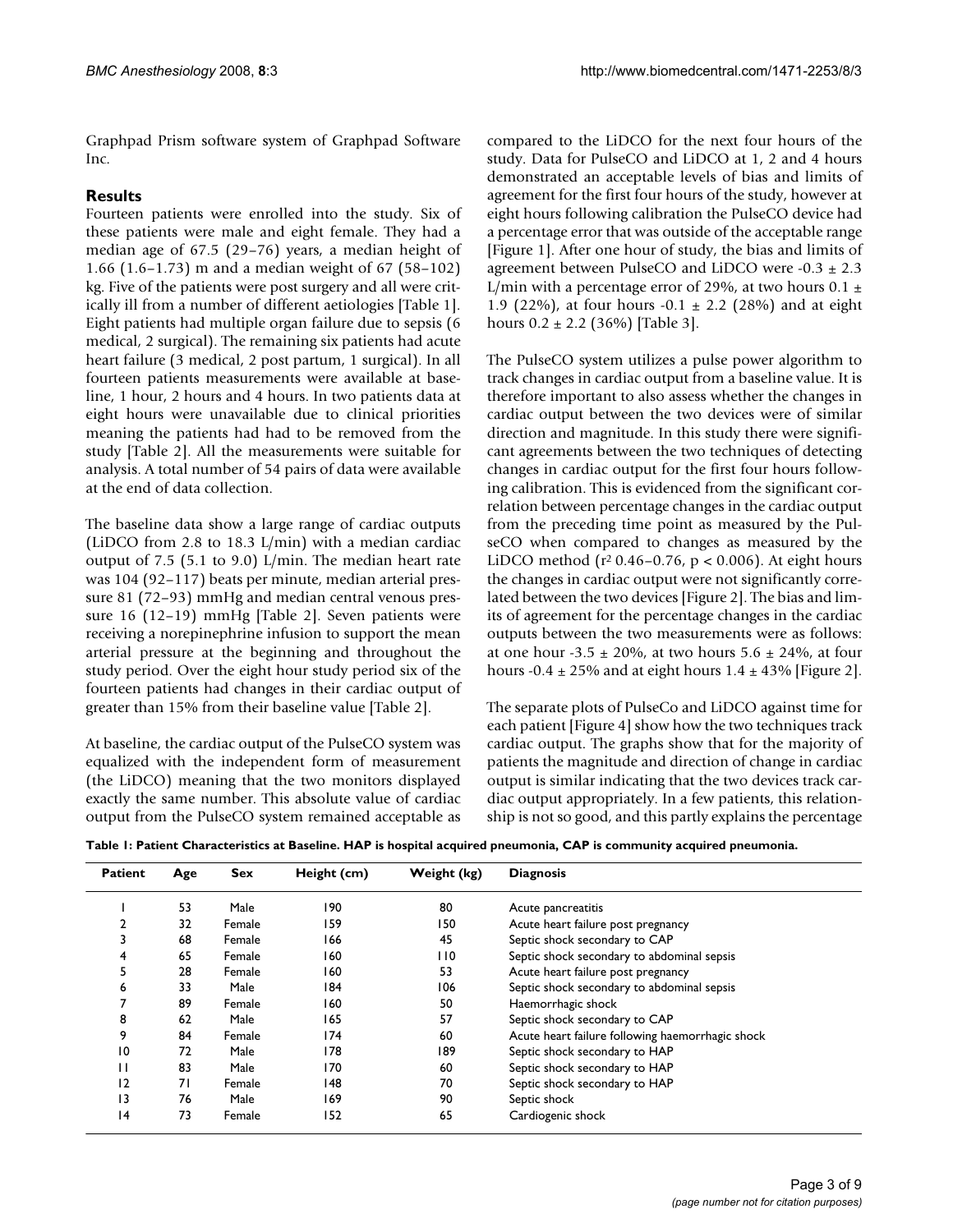|              | <b>Baseline Measurements</b> |            |           |               | Measurements at completion of study |            |           |        |
|--------------|------------------------------|------------|-----------|---------------|-------------------------------------|------------|-----------|--------|
|              | <b>HR</b>                    | <b>MAP</b> | <b>CO</b> | <b>NorEpi</b> | <b>HR</b>                           | <b>MAP</b> | <b>CO</b> | NorEpi |
|              | 103                          | 96         | 8.03      | 0             | 93                                  | 95         | 6.04      | 0      |
| 2            | 85                           | 119        | 9.01      | 0             | 97                                  | 130        | 9.06      | 0      |
| 3            | 101                          | 69         | 4.05      | 0.02          | 106                                 | 77         | 6.02      | 0.02   |
| $4*$         | 116                          | 82         | 10.03     | 0.06          | 103                                 | 80         | 10.03     | 0.06   |
| 5            | 129                          | 118        | 8.02      | 0             | 128                                 | 113        | 7.07      | 0      |
| $6*$         | 2                            | 80         | 14.08     | 0.01          | 118                                 | 85         | 15.01     | 0.01   |
| 7            | 68                           | 85         | 2.08      | 0             | 90                                  | 78         | 4.01      | 0      |
| 8            | <b>118</b>                   | 79         | 8.08      | 0.02          | 71                                  | 99         | 5.06      | 0.02   |
| 9            | 82                           | 100        | 3.07      | $\mathbf 0$   | 110                                 | 100        | 3.06      | 0      |
| 10           | 117                          | 66         | 18.03     | 0.02          | 109                                 | 70         | 14.05     | 0.02   |
| $\mathbf{H}$ | 115                          | 80         | 4.09      | 0             | 134                                 | 71         | 5.03      | 0      |
| 12           | 99                           | 66         | 6.02      | 0             | 108                                 | 76         | 5.00      | 0      |
| 13           | 105                          | 64         | 5.06      | 0.03          | 110                                 | 72         | 4.07      | 0.03   |
| 4            | 89                           | 83         | 6.08      | 0.01          | 83                                  | 84         | 5.02      | 0.01   |

**Table 2: Patient haemodynamics at baseline and after eight hours of study or at study completion.** 

HR is heart rate (/minute), MAP is mean arterial pressure (mmHg), CO is cardiac output (L/min) and NorEpi is dose of norepinephrine in mcg/kg/ min. \* describes the patients where the second set of measurements was taken at four hours rather than eight due to being removed from the study.

error for the limits of agreement that are detailed above. Although the accuracy of cardiac output measured by the PulseCO system remained adequate for the first four hours of the study it is important to recognize that in individual patients the accuracy over time varied considerably [Figure 3] with a tendency for the percentage errors to increase [Figure 3]. The six patients with the highest changes in cardiac output, however, did not have the largest percentage errors in the readings of cardiac output between LiDCO and PulseCO, with the average error in this group being 17%.

#### **Discussion**

This study assesses how well the PulseCO algorithm maintains its accuracy in a mixed group of critically ill patients. We deliberately chose to study critically ill patients whose cardiac output was being monitored for clinical reasons, as these are often the groups of patients that these devices are used in, but are rarely the groups of patients that they are validated for. Despite these challenging conditions we were able to demonstrate that the PulseCO algorithm is an acceptable method to measure cardiac output for up to four hours without re-calibration.

Continuous measurement of cardiac output is becoming increasingly popular. The two most popular devices that provide continuous CO from the analysis of arterial pressure waveform are the PiCCOplus (Pulsion medical system, Munich, Germany) [1,4,5]and Lidco™plus (LidCO, Cambridge, UK) [3,7-10]. PiCCOplus has been commercially available for longer and both its calibration system and continuous cardiac output system have been validated in different clinical scenes. The algorithm has been validated against both pulmonary and transpulmonary thermodilution. It has been demonstrated to be accurate so long as re-calibration is performed in case of major haemodynamic change[1,2,5]. Most of the validation studies of continuous cardiac output monitoring from the

**Table 3: Table demonstrating haemodynamic measurements from the LiDCO and PulseCO monitors for up to eight hours. HR, MAP, CVP, LiDCO and PulseCO (median and IQR), bias and percentage error at measurements intervals.**

|                      | <b>Baseline</b> | +1 hour           | $+2$ hours        | +4 hours       | +8 hours         |
|----------------------|-----------------|-------------------|-------------------|----------------|------------------|
| HR/min               | $104(92 - 117)$ | $110(96 - 123)$   | $111(95-117)$     | $107(94-117)$  | $107(92 - 110)$  |
| MAP mmHg             | $81(72-93)$     | 84 (77-93)        | 86 (75–98)        | $81(75-88)$    | 81 (75–99)       |
| CVP mmHg             | $16(12-19)$     | $16(10-20)$       | $13(11-18)$       | $16(11-21)$    | $15(11-16)$      |
| LiDCO L/min          | $7.5(5.1-9.0)$  | $7.0(5.0 - 10.6)$ | $6.8(5.6 - 10.1)$ | $6.4(5.3-9.8)$ | $5.5(4.9-6.7)$   |
| PulseCO L/min        | #               | $7.5(4.4-9.8)$    | $8.6(5.5-9.9)$    | $7.2(4.8-9.2)$ | $6.1(5.2 - 7.7)$ |
| Bias $\pm$ 2SD L/min | #               | $-0.3 \pm 2.3$    | $0.1 \pm 1.9$     | $-0.1 \pm 2.2$ | $0.2 \pm 2.3$    |
| Percentage error     | #               | 29%               | 22%               | 28%            | 36%              |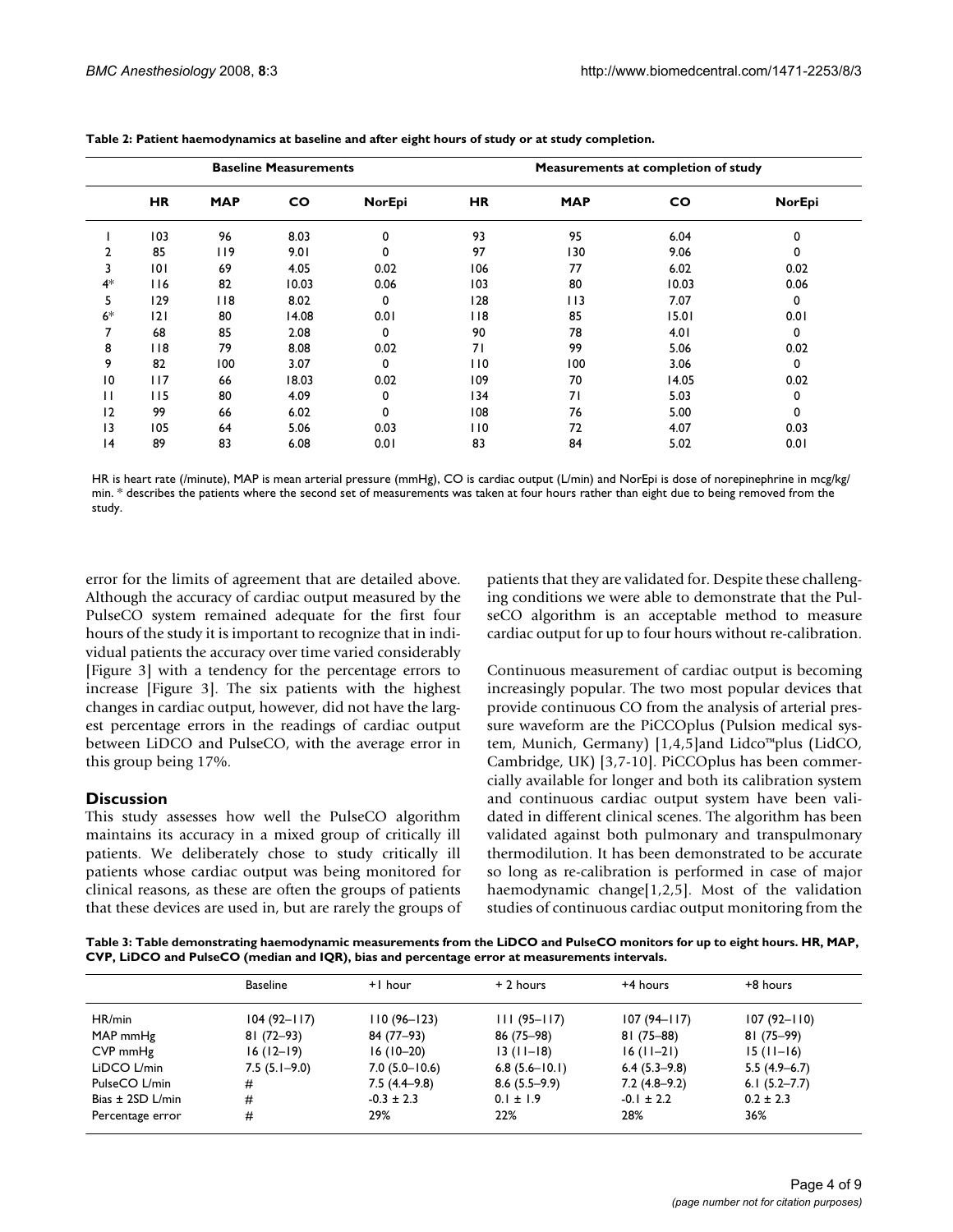

#### Linear regression and Bland Altman plots fo **Figure 1** r PulseCO versus LiDCO at 1 (a), 2 (b), 4 (c) and 8 (d) hours following calibration

Linear regression and Bland Altman plots for PulseCO versus LiDCO at 1 (a), 2 (b), 4 (c) and 8 (d) hours following calibration. The solid lines in the Bland Altman plot represent the bias and the dotted lines represent the limits of agreement (2 × standard deviation of the bias).

PiCCO system have been performed in patients undergoing either cardiac surgery or post operative patients on the Intensive Care Unit. Less is known about the accuracy of these continuous CO monitors in the critically ill population of patients.

LiDCO™plus, a more recently available system. has been validated against the pulmonary artery catheter and transpulmonary thermodilution in animals[3,6,11] and in different clinical scenarios in humans [7] including cardiac surgery and in post surgical patients [8-10]. There are no data comparing subsequent readings from the PulseCO (after initial calibration) in a mixed adult intensive care population. Pitmann et al, compared PulseCO and LiDCO in post surgical patients[8]. Their data showed a good bias and limits of agreement at four and eight hours with an overall error of 27%. A previous study by Hamilton et al had also shown good agreement between PulseCO and LiDCO in patients following cardiac surgery [9]. In this study a similar protocol to ours was used, calibrating PulseCO at the beginning and then measuring PulseCO, LiDCO and intermittent thermodilution CO from the pulmonary artery catheter at baseline, 2, 4, 6 and 8 hours. Good agreements were found between the three methods. The authors concluded that following cardiac surgery PulseCO can be used without recalibration for at least eight hours.

This study has assessed the ability of the pulse power algorithm to maintain its accuracy when compared to the LiDCO against time. It has not compared the accuracy of the combination of LIDCO and PulseCO to give the absolute cardiac output. This would need a further independent measurement technique of cardiac output as a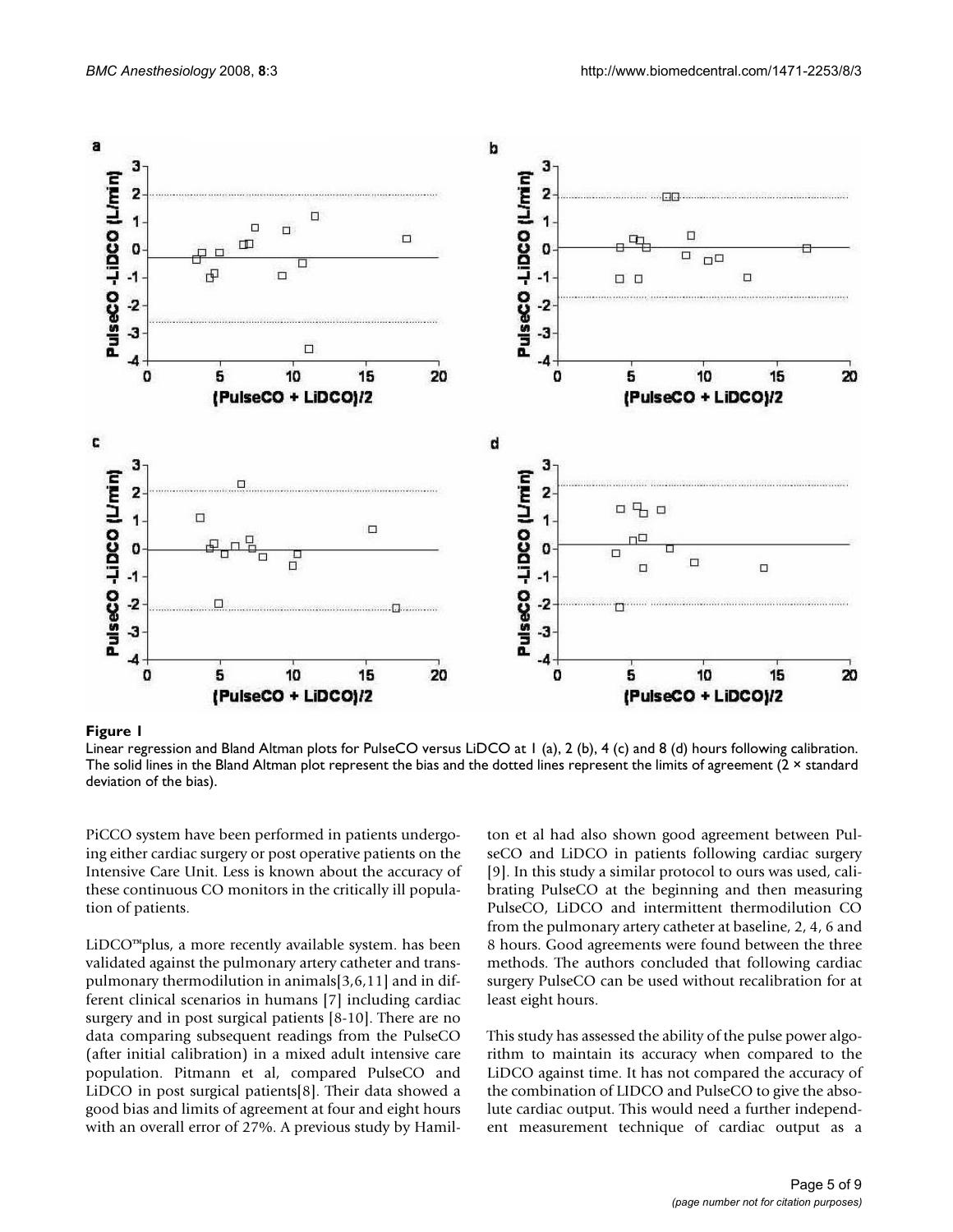

Linear regression and Bland Altman plots for percentage changes in PulseCO versus changes in LiDCO at 1 (a), 2 (b), 4 (c) and 8 (d) hours following calibration. The solid line in the regression plots represents the regression line, the dotted lines represent the 95% confidence intervals around this line. The solid lines in the Bland Altman plot represent the bias and the dotted lines represent the limits of agreement  $(2 \times$  standard deviation of the bias).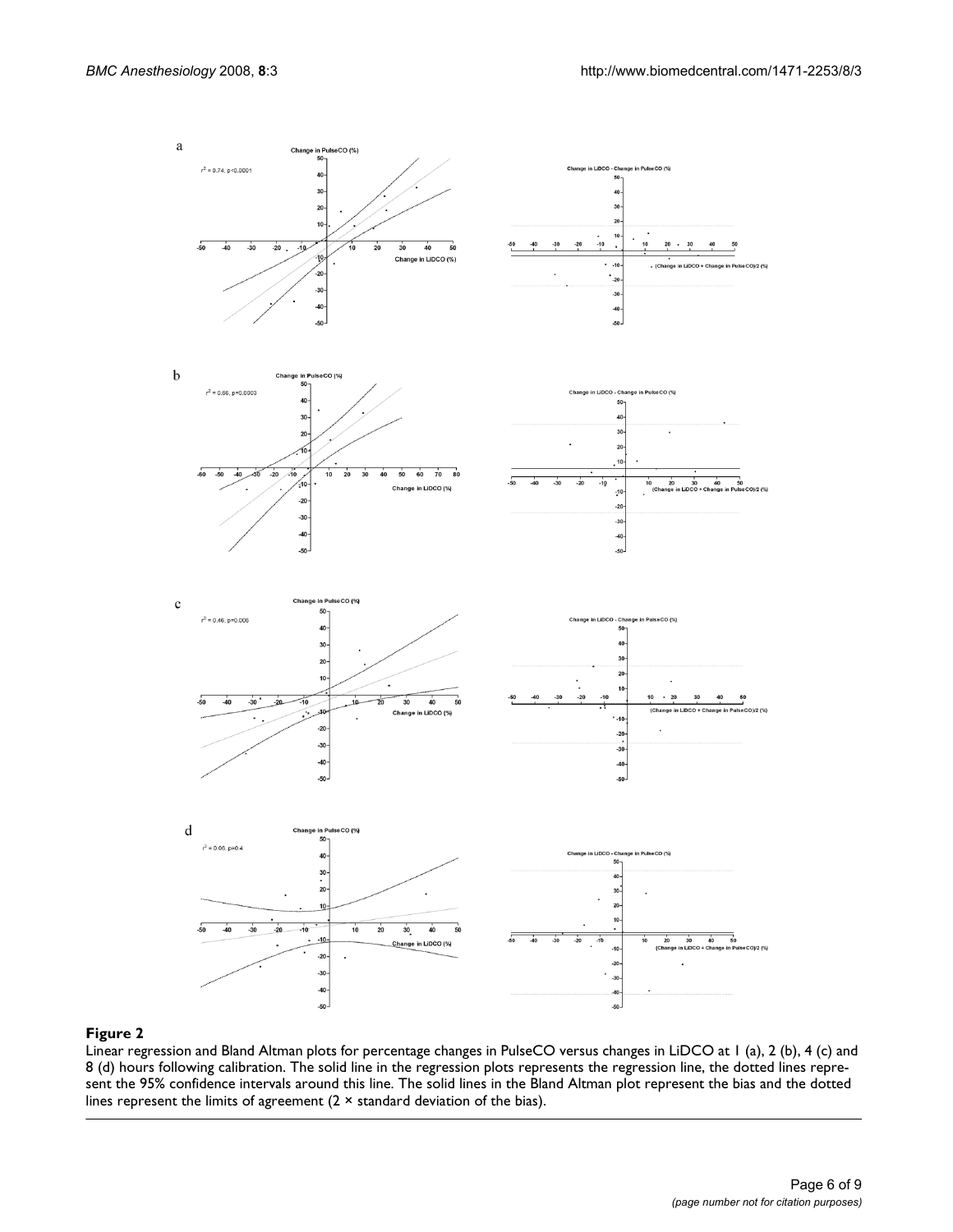

reference. In our population we found an acceptable agreement between PulseCO and LiDCO for the first four hours following calibration of the device and a reasonable ability of the algorithm to track changes in this variable within this time window. This agreement may in part relate to the wide range of cardiac outputs that our patients presented with in comparison to the relatively small changes in the variable seen over the first few hours. This raises the possibility that the relationship may in fact be a spurious artefact of the analysis rather than a real phenomenon. Four hours following calibration, however, the percentage error increased to levels that we had predefined as not being adequate. We calculated the percentage error of the limits of agreement as described by Critchley and Critchley[13]. This technique involves calculating the percentage error for agreement between two techniques. This is normally quoted as needing to be less than 30%. This does not mean that the error for the tested technique is 30%, as this is the value of the combination of both standard deviations. In deed if the reference technique has a precision of 10%, a value of 30% would roughly equate to a precision for the mew methodology of 10% also. At one, two and four hours the limits of agreement were 29%, 22% and 28% respectively. At eight hours the percentage error reached 36%. It must be stressed that the pulse pressure algorithm is essentially a software based computer equation, and therefore cannot cause increased errors over time. The increased errors can only be due to one of three causes- one degraded information from the arterial system, for instance from damping of the arterial signal, secondly due to a change in the individual patients haemodynamic profile, specifically changes in arterial compliance, resistance or impedance and lastly due to an error in the reference technique. We are confident in our patients that the arterial signal was of an optimal characteristic, as tested by the square wave test. The errors must therefore be due to either changing haemodynamic characteristics or a higher than expected variability in the lithium dilution cardiac output methodology.

Limitations of our study include the fact that we used a small number of patients in a single centre. Our population had a high level of heterogeneity therefore our results need to be confirmed by bigger studies with more homogeneous groups of patients. This may make our results less generalizable to other populations and settings. We chose to follow the manufacturer's recommendations for the measurement of cardiac output from the lithium dilution technique. This approach utilized only one lithium dilution curve. To our knowledge there is little data describing the inter and intra observer characteristics of performing this technique. To overcome this we ensured that only two researchers who were both extensively trained in the technique performed the measurements. It is of note, that Pittman in his study performed two calibration curves at each time point and in any case of more than 10% variability used an average of three measurements. We did not use this approach, and this may explain some of the variability. It is worth noting, however, that the technique we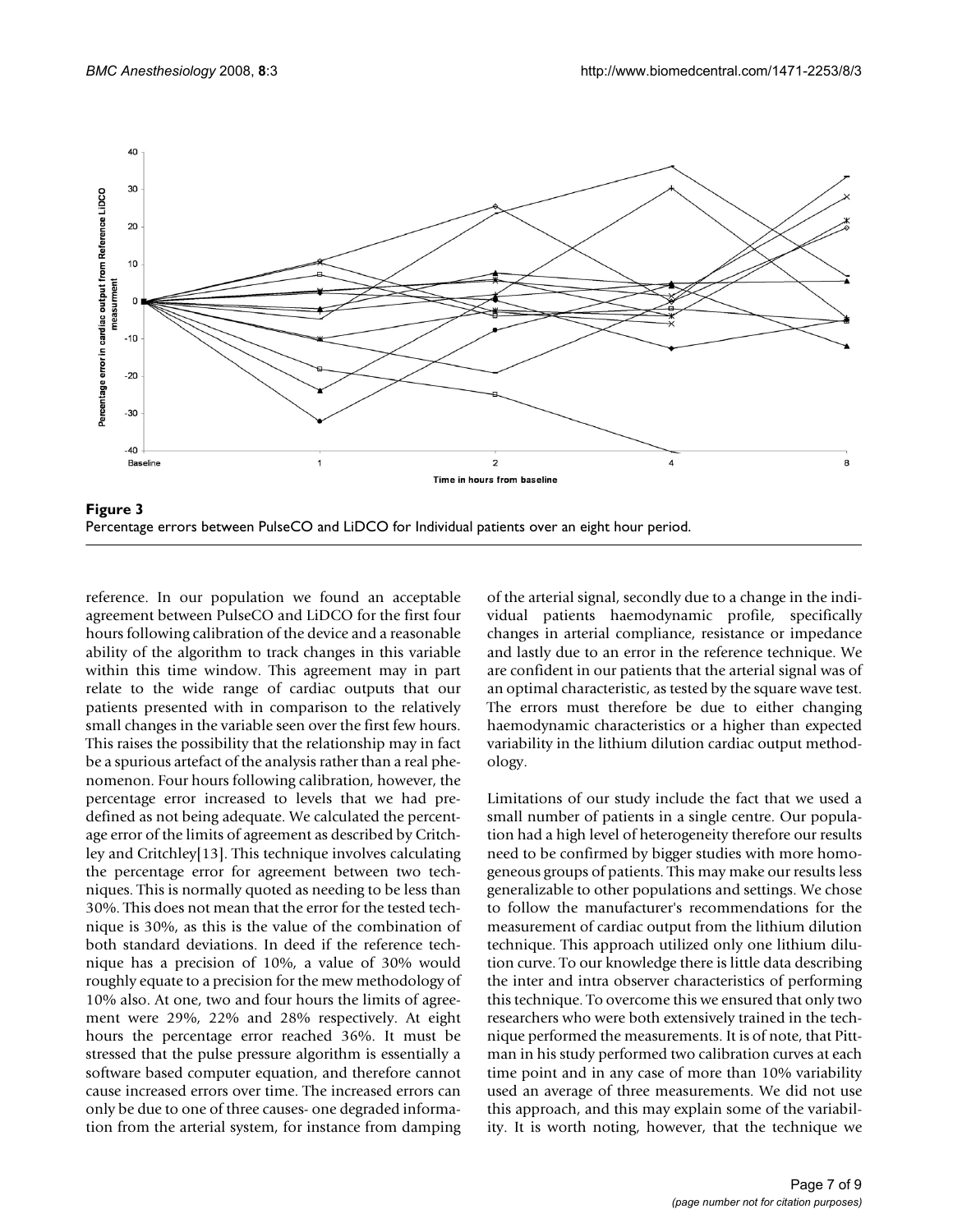